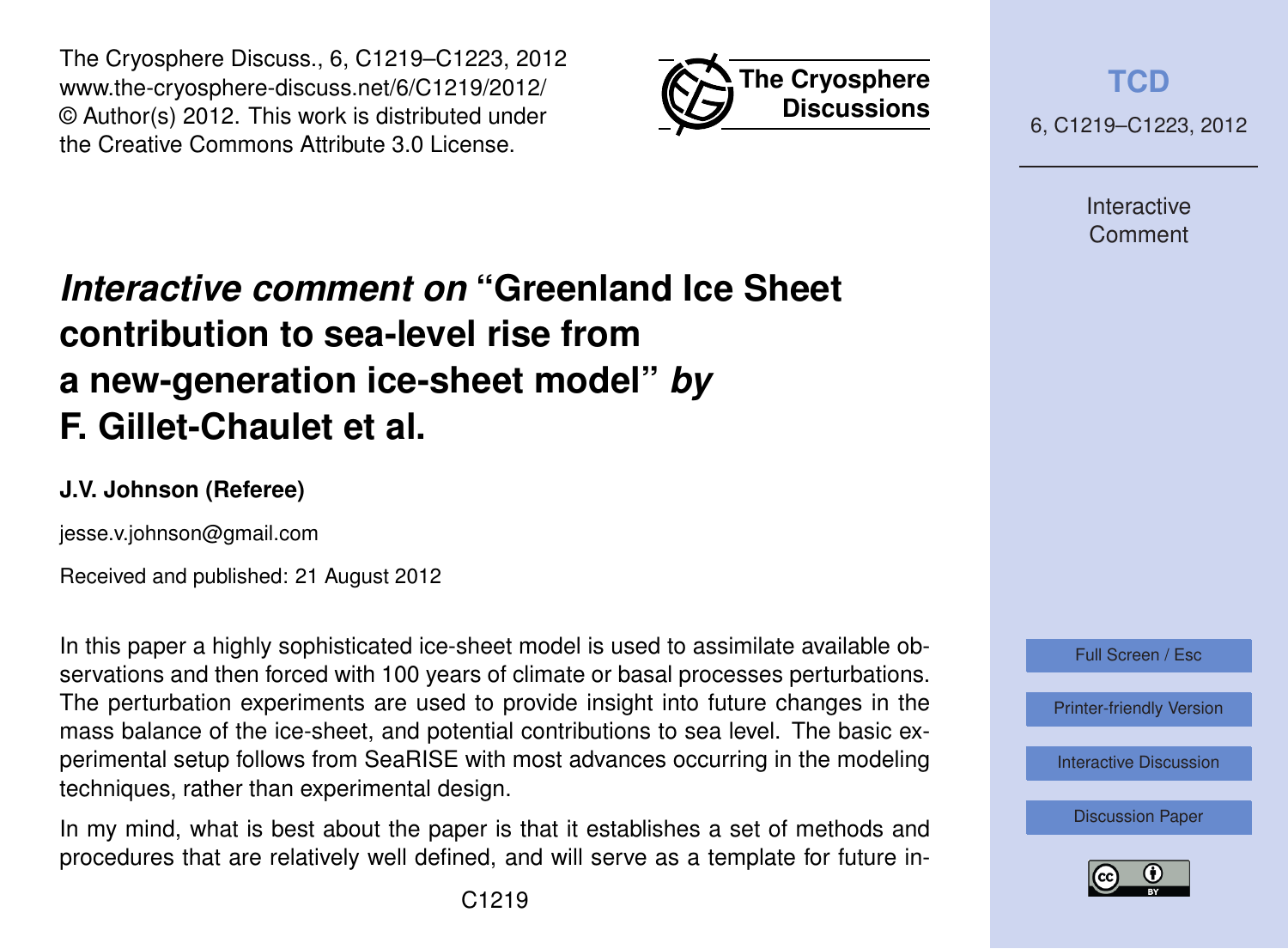vestigation. For example; the authors perform the data assimilation in two different ways and report that which is used is not that important, that's really good to know! They perform an "L-curve" analysis that is illuminating for all who use the Tikhonov regularization, and they identify optimal parameter values. They provide some useful guidelines on mesh production, use some novel methods of estimating the thermal regime of the ice-sheet, and offer a means of easing transients that result from errors in bed topography. These are all of a fairly technical nature, because modeling tends to require a relatively specialized set of skills. As such, the potential audience for the paper is limited, but enthusiastic. The techniques are mostly explained with detail sufficient to allow others to reproduce the effort.

I do not think the paper will attract a larger audience of readers interested in sea-level rise because the experiments, in spite of the model's high fidelity to material physics, are still too crude to be plausible. Specifically, I think that the perturbations to the basal traction are oversimplified, and have no confidence that the initial state plus 50 years of relaxation is a reasonable proxy for the modern GrIS. Nor do I see see significant advances over the SeaRISE experiments. This is a weakness of the paper, but not one that I think needs to be addressed before publication. I see this as more a paper for practitioners than planners.

As such, my recommendations for the authors have to do with the things that other modelers would be interested in reading, and more revelations of what I think the shortcomings of model are. This would make it a better paper for modelers, and help other readers understand the limitations inherit in the prognostic runs that are performed. These authors, in particular, have an obligation to discuss model shortcomings, as theirs is among the very best models available right now. Their honesty in discussing model deficiencies has the potential to set the agenda for the entire modeling community's efforts. What follows are some of the deficiencies I noted. In each case I would ask the authors to investigate the degree to which they are true, with supporting graphics, and comment on why they might be occurring. The resulting paper would provide

## **[TCD](http://www.the-cryosphere-discuss.net)**

6, C1219–C1223, 2012

Interactive Comment



[Printer-friendly Version](http://www.the-cryosphere-discuss.net/6/C1219/2012/tcd-6-C1219-2012-print.pdf)

[Interactive Discussion](http://www.the-cryosphere-discuss.net/6/2789/2012/tcd-6-2789-2012-discussion.html)

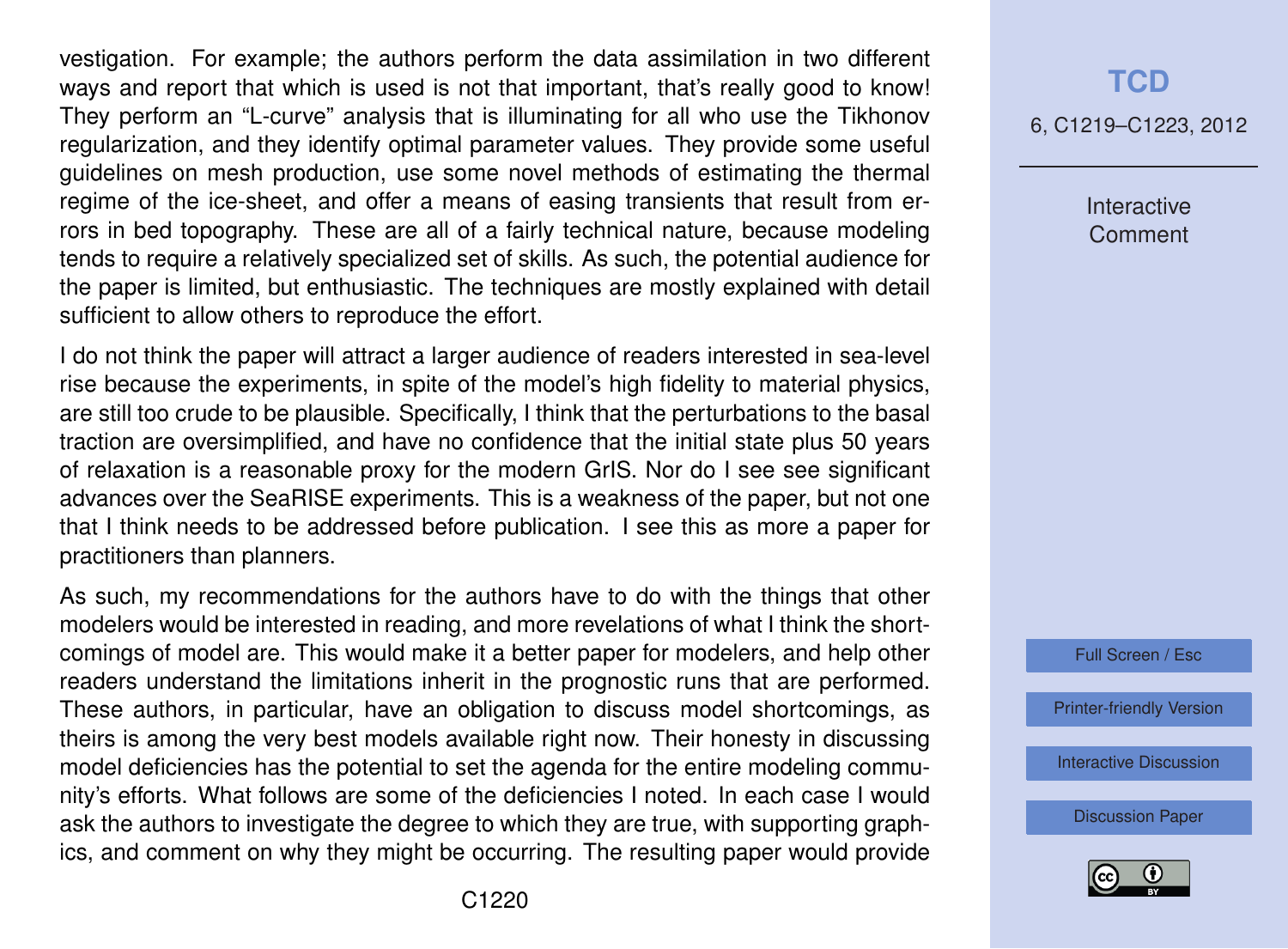a much better reference, and help identify areas where more model development in needed.

Rate of change of surface elevation: The authors are right to neglect these data (Prichard 2009) for assimilation purposes (page 2796, lines 14-17), because flux divergences are dominated by errors in bed topography (Seroussi et al. 2011). However, this data should not be neglected entirely. Especially after the relaxation process is done, the rates of change in surface elevation should be close to what the model is producing. I was surprised to see in figure 6 b that even after the relaxation, the rate of change is much different from Prichard 2009. Specifically the typical range near the outlets is 1-10, rather than 0-1 m/a, and the choice of absolute values prevents interpretation of the direction of surface elevation change. The direction is something that I'd be interested in knowing! If it's bad, let us know it is bad, and provide some commentary about what is happening, and why the modeled surface rate of change is so different from the observed. Also, the relaxed figure shows what looks like a classic fingerprint of numerical instability: a 'ringing' or high frequency oscillation of the ds/dt field in the upstream areas of Jakobshavns as well as several other outlet glaciers. This needs to be addressed. How is equation 5 being solved? Can you provide any evidence that it is being solved in a robust manner?

Basal boundary condition and an apparent failure to conserve mass: I credit the authors for being very honest about a loss of 10% of the mass through the lower boundary (see lines 6-12 on page 2806), but I don't understand why it is happening. It seems like it has to do with equation 7, impenetrability, and bed roughness (lines 3-6 page 2795). I guess I thought that equation 7 entered as a Lagrange multiplier and was something that could be satisfied with accuracies similar to those of the state variables. I would really like to know more about what is happening here. Of course, I'm worried that others, myself included, might have similar problems, but at this point I simply do not have enough information to know exactly what is happening.

Lateral boundary condition and the domain: In Figure 2, looking at the close ups, it

## **[TCD](http://www.the-cryosphere-discuss.net)**

6, C1219–C1223, 2012

Interactive **Comment** 



[Printer-friendly Version](http://www.the-cryosphere-discuss.net/6/C1219/2012/tcd-6-C1219-2012-print.pdf)

[Interactive Discussion](http://www.the-cryosphere-discuss.net/6/2789/2012/tcd-6-2789-2012-discussion.html)

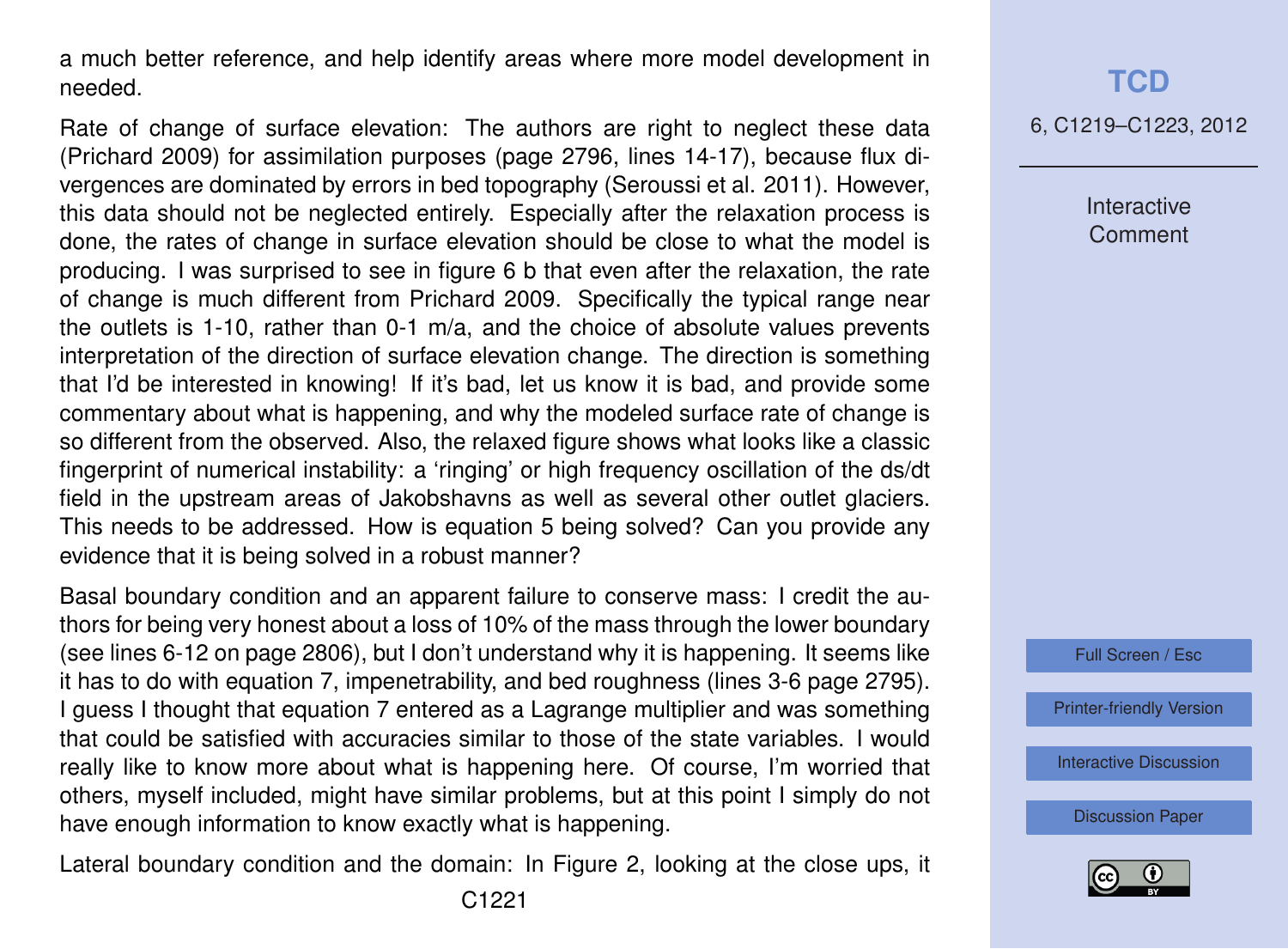does not appear that the extent of the domain matches the margin of the ice sheet. I understand why this would happen; it isn't easy work to create a mesh like this. However, I'm curious about what is done in regions where there is not ice? Is a thin layer applied? What are the boundary conditions for terrestrially terminating glaciers? It looks like they should be stress free, is that correct? Ultimately, I think this becomes a big concern, as we see the flux emerging from the ice sheet sometimes increase, and other times decrease. What is happening during the relaxation period? Is the ice being transported outward, towards the edge of the domain? Is flux computed out the margin of the domain, or out the original ice margin? 50 years seems like an arbitrary value to make sure that the flux is transported from the edge of the ice to edge of the model domain, isn't it? Some more discussion of; 1) how the differences in the edge of the domain and the margin of the ice are reconciled, and 2) how the calculation of how the flux out is computed is needed.

Enhanced sliding: In the BF3 experiment, the authors continuously increase basal sliding by dropping the traction by a factor of 10. Maybe that is possible, none of us really knows the future, but this experiment is at odds with a large body of theory suggesting that basal sliding would tend to be reduced as the transmission of basal water becomes more efficient. They do acknowledge this, but carry on with the experiment anyway. I guess I'd rather see this particular experiment dropped. It's just a little too 'chicken little' for my tastes.

Finally, I read the transcript closely and have a few suggestions on wording or style.

Page 2792 line 3 Stokes equations no need to capitalize 'equations'

Page2794 line 16 horizontale should be horizontal

Page 2795 line 18 speed (scalar), not velocity (vector), right?

Page 2796 line 15 specify that these are bed uncertainties. Also, point out that the rate of change of surface elevation gives a volume change, but that is not necessarily 6, C1219–C1223, 2012

Interactive Comment

Full Screen / Esc

[Printer-friendly Version](http://www.the-cryosphere-discuss.net/6/C1219/2012/tcd-6-C1219-2012-print.pdf)

[Interactive Discussion](http://www.the-cryosphere-discuss.net/6/2789/2012/tcd-6-2789-2012-discussion.html)